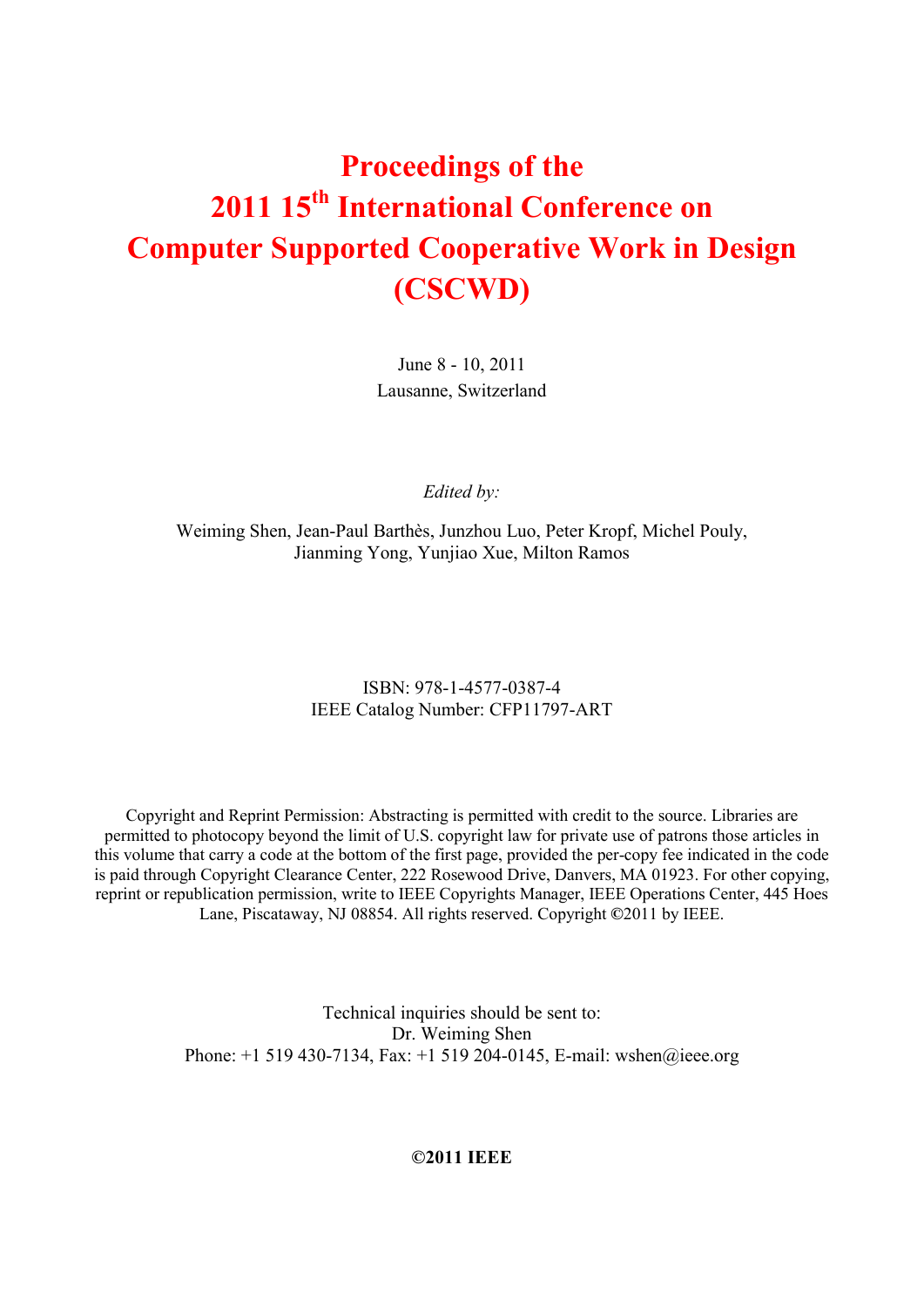# Proceedings of the 2011 15<sup>th</sup> International Conference on Computer Supported Cooperative Work in Design (CSCWD)

June 8 - 10, 2011, Lausanne, Switzerland

#### International Steering Committee

and the con-

| Chair:     | Prof. Jean-Paul Barthès (France)     |
|------------|--------------------------------------|
| Co-Chairs: | Prof. Junzhou Luo (China)            |
|            | Prof. Weiming Shen (Canada)          |
| Secretary: | Dr. Jianming Yong (Australia)        |
| Members:   | Prof. Marcos Borges (Brazil)         |
|            | Prof. Kuo-Ming Chao (UK)             |
|            | Prof. Jano Moreira de Souza (Brazil) |
|            | Prof. Susan Finger (USA)             |
|            | Prof. Ning Gu (China)                |
|            | Prof. Anne James (UK)                |
|            | Prof. Peter Kropf (Switzerland)      |
|            | Prof. Hwa Gyoo Park (Korea)          |
|            | Prof. José A. Pino (Chile)           |
|            | Prof. Tetsuo Tomiyama (Netherlands)  |
|            | Prof. Yun Yang (Australia)           |
|            | Prof. Qinghua Zheng (China)          |
|            |                                      |

and the contract of the state of the state of the state of the state of the state of the state of the state of

#### Organizing Committees

General Conference Chair: Prof. Peter Kropf (Uni Neuchatel, Switzerland)

Conference Co-Chairs: Prof. Michel Pouly (EPFL, Switzerland) Prof. Tetsuo Tomiyama (Netherlands) Prof. Jano Moreira de Souza (Brazil)

Program Committee Chairs:

Prof. Weiming Shen (National Research Council, Canada) Prof. Jean-Paul Barthes (Universite de Technologie de Compiegne, France) Prof. Junzhou Luo (Southeast University, China) Dr. Jianming Yong (University of Southern Queensland, Australia)

Organizing Committee Chair: Prof. Michel Pouly (EPFL, Switzerland)

#### Publication Chairs:

Dr. Yunjiao Xue (UWO, Canada) Dr. Milton Ramos (TECPAR, Brazil)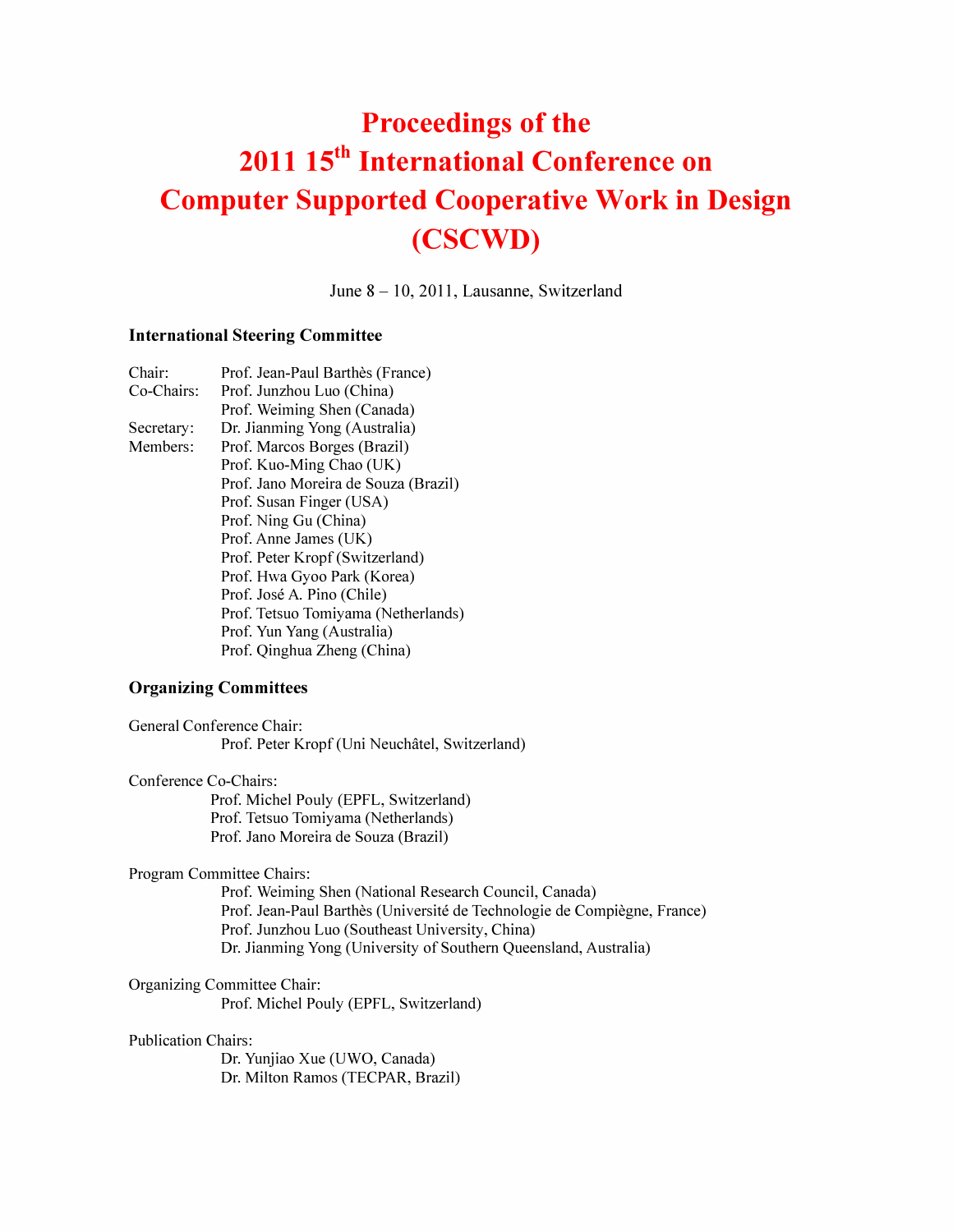#### Program Committee Members:

Hamideh Afsarmanesh (NL) Rachid Anane (UK) Pedro Antunes (PT) Fahrad Arbab (NL) Mert Bal (USA) Nelson Baloian (CL) Jinian Bian (CA) Marcos Borges (BR) Crescencio Bravo (ES) Patrick Brezillon (FR) Luis Camarinha-Matos (PT) Stephen Chan (HK) Kuo-Ming Chao (UK) Soumaya Cherkaoui (CA) Chih-Hsing Chu (TW) Graham Coates (UK) Ruth Cobos (ES) Jose Cordeiro (PT) Sharon Cox (UK) Bertrand David (FR) Jano de Souza (BR) Jinxiang Dong (CN) Fabricio Enembreck (BR) Shaw Feng (USA) Jinan Fiaidhi (CA) Susan Finger (USA) Giancarlo Fortino (IT) Jean-Marc Frayret (CA) Xiufen Fu (CN) Jerry Fuh (SG) Rajit Gadh (USA) Robert Gajewski (PL) Liang Gao (CN) Shuming Gao (CN) Ricardo Goncalves (PT) Nathan Griffiths (UK) Ning Gu (CN) Soonhung Han (KR) Qi Hao (CA) Igor Hawryszkiewycz (AU) Fazhi He (CN) David Hicks (DK) Yeh-Liang Hsu (TW) Bin Hu (UK) Geroge Huang (HK) Dieter Hutter (DE) Tomoo Inoue (JP) Rahat Iqbal (UK) Mike Jackson (UK) Anne James (UK) Pingyu Jiang (CN)

Toshiya Kaihara (JP) Irina Kondratova (CA) Peter Kropf (CH) Jean-Christophe Lapayre (FR) Lai-Chung Lee (TW) Tae-Eog Lee (KR) Weidong Li (UK) Wenfeng Li (CN) Xiaoping Li (CN) Yingguang Li (CN) Yinsheng Li (CN) Wenhe Liao (CN) Kecheng Liu (UK) Qiang Liu (CN) Xiaoping Liu (CN) Junzhou Luo (CN) Yuhua Luo (ES) Huadong Ma (CN) Yonsheng Ma (CA) KL Mak (HK) Zakaria Mammar (AE) Tsutomu Matsumoto (JP) Sergio Palma Medeiros (BR) Xiangxu Meng (CN) Bernhard Mitschang (DE) Sabah Mohammed (CA) Andrew Nee (SG) Vincent Ng (HK) Sergio Ochoa (CL) Eugenio Oliveira (PT) Hwa Gyoo Park (KR) Seong-Whan Park (KR) Willy Picard (PL) Jose Pino (CL) Michel Pouly (CH) Felix Ramos (MX) Milton Ramos (BR) Ramana Reddy (USA) Miguel Redondo ((ES) Debbie Richards (AU) Flavia Santoro (BR) Abdallah Shami (CA) Jun Shen (AU) Lianguan Shen (CN) Leonid Sheremetov (MX) Carla Simone (IT) Giuseppe Stecca (IT) Daizhong Su (UK) Kenji Sugawara (JP) Chengzheng Sun (SG) Yuqing Sun (CN)

Cesar Tacla (BR) Jianrong Tan (CN) WenAn Tan (CN) Dunbing Tang (CN) Yong Tang (CN) Georgios Theodoropoulos (UK) Indira Thouvenin (FR) Tetsuo Tomiyama (NL) Amy Trappey (TW) Jean-Yves Trepanier (CA) Brigitte Trousse (FR) Adriana Vivacqua (BR) Chun Wang (CA) Lihui Wang (SE) Qianping Wang (CN) Weigang Wang (UK) Xiangyu Wang (AU) Ruizhong Wei (CA) Deyi Xue (CA) Jun Yan (AU) Yuhong Yan (CA) Yun Yang (AU) Jianming Yong (AU) Hyun Joong Yoon (KR) Muhammad Younas (UK) Jason Yu (TW) You Yu (FI) Mattew Yuen (HK) Yong Zeng (CA) Xuanfang Zha (USA) Chris Zhang (CA) Dan Zhang (CA) Heming Zhang (CN) Xiaodong Zhang (CN) Xiaokun Zhang (CA) Yunfeng Zhang (SG) Qinghua Zheng (CN) Haibin Zhu (CA) Khaldoun Zreik (FR)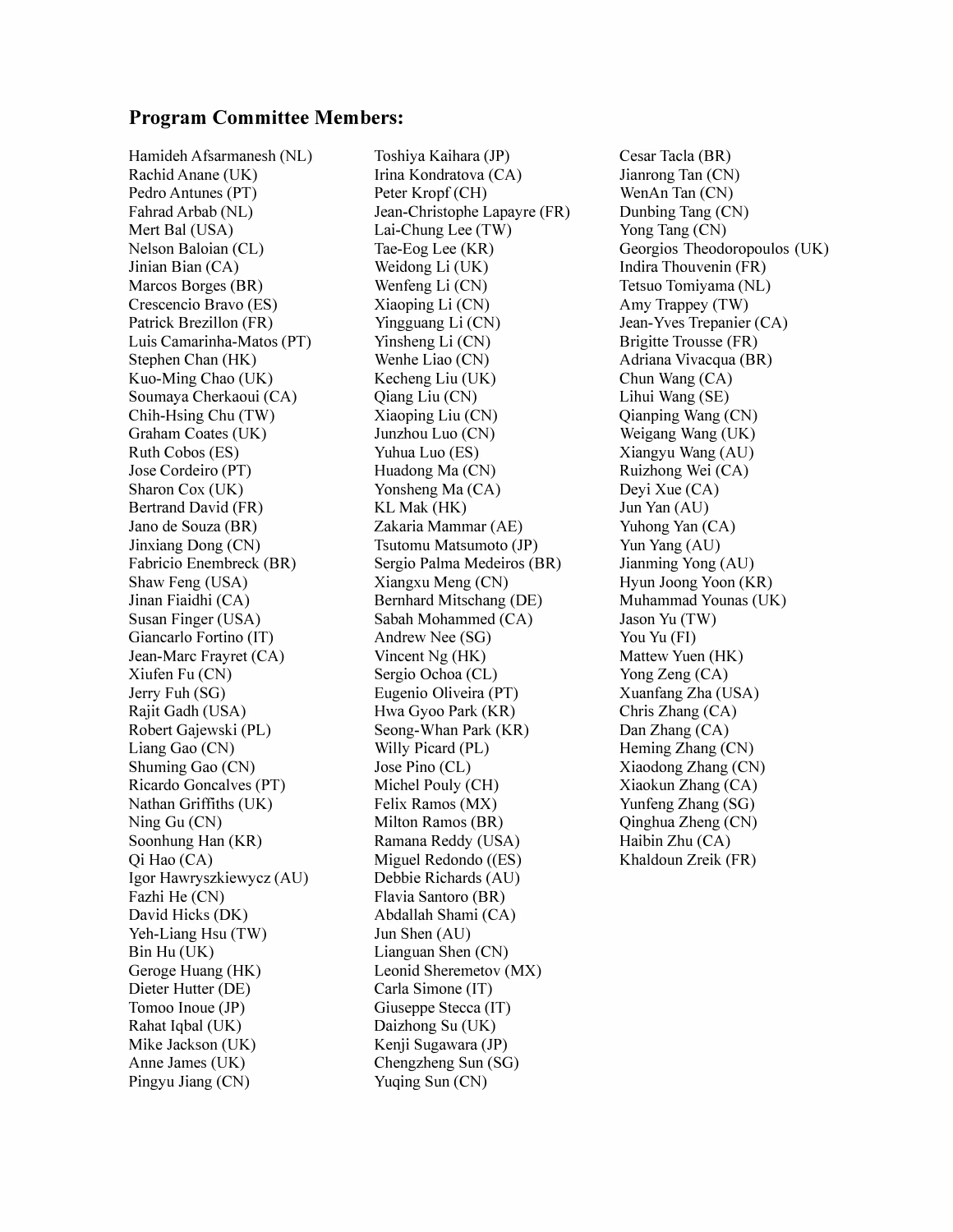### Preface

Welcome to the 2011 15th International Conference on Computer Supported Cooperative Work in Design (CSCWD2011).

Welcome to beautiful Switzerland. The 2011 edition of the CSCWD conference takes place at the Olympic Museum in Lausanne, the Olympic capital. The city of Lausanne is located at the shores of the lovely Lake of Geneva facing the magnificent alpine mountains. Its rich history goes back to the first settlements at  $\sim$  6000 BC. Today, the city is an important economic center hosting many international enterprises. It is home to many educational institutions including the University of Lausanne and EPFL with more than 20,000 students following programs in all disciplines. The cultural live in the region is renowned to be very rich and features world famous performances such as those of Béjart Ballet or the Montreux Jazz Festival.

Design of complex artifacts and systems requires the cooperation of multidisciplinary design teams. The CSCWD 2011 conference provides a forum for researchers and practitioners involved in different but related domains to confront research results and discuss key problems.

The program committee has selected 129 papers during its review process that are presented and included in the proceedings. The exciting technical program is completed by three presentations of renowned key players in the area of computer supported cooperative work: Jean-Paul Barthes, UTC, France; Jean-Louis Ligier, Renault Group, France; and Naoufel Cheikrouhou, EPFL, Switzerland.

I would like to thank all the authors who submitted papers, and the program committee members for their careful reviewing work and program arrangement. I express particular gratitude to the chairs for their enthusiasm and invaluable help in preparing this conference. In particular, special thank goes to Michel Pouly, EPFL and his team who was responsible for the local arrangements.

Peter Kropf, Professor CSCWD 2011 General Conference Chair Institute of Computer Science University of Neuchâtel Switzerland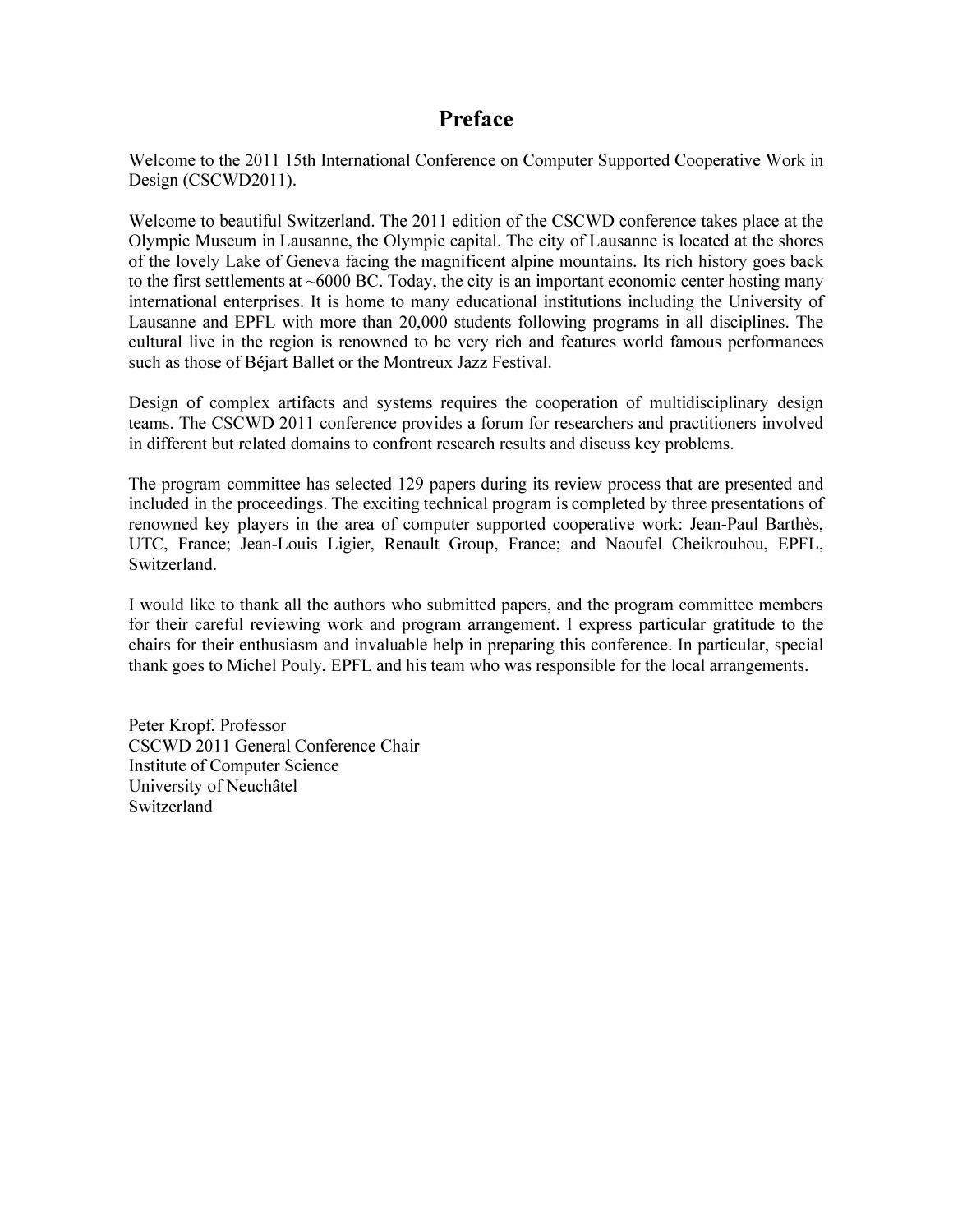## **Table of Contents**

| <b>Keynotes</b>                                                                                                                                               |                  |
|---------------------------------------------------------------------------------------------------------------------------------------------------------------|------------------|
| From Computer-Aided Drafting to Knowledge Supported Cooperative Design<br>Jean-Paul Barthès                                                                   | 1                |
| Cooperation and Cooperative Design for a New Automotive Engine in the Renault Group<br>Jean-Louis Ligier                                                      | 2                |
| Human and Judgemental Factors in Collaborative Demand Forecasting<br>Naoufel Cheikrouhou                                                                      | 3                |
| Techniques, methods, and tools for CSCW in design                                                                                                             |                  |
| Development of a Face-to-Face Meeting Capture and Indexing Tool<br>Barry Andrew Piorkowski, Richard David Evans, James Xiaoyu Gao                             | $\overline{4}$   |
| An Automatic Method of Data Warehouses Multi-dimension Modeling for Distributed Information Systems<br>Lihong Jiang, Junliang Xu, Boyi Xu, Hongming Cai       | $\boldsymbol{9}$ |
| Contextualizing Scientific Workflow in Cooperative Design<br>Xiaoliang Fan, Ruisheng Zhang, Patrick Brézillon                                                 | 17               |
| A Method for One-Dimensional Topological Entity Matching in Integration of Heterogeneous CAD Systems<br>Xiaoxia Li, Fazhi He, Xiantao Cai, Bo Ni              | 23               |
| The Integration Method Research of MSL and Collaborative Simulation Platform<br>Ming Li, Xiyou Su, Heming Zhang                                               | 29               |
| Procedure Contextualization Based on Collaborative Database Administration<br>Hassane Tahir, Patrick Brézillon                                                | 34               |
| Greedy Feature Selection for Ranking<br>Han Jiang Lai, Yong Tang, Hai Xia Luo, Yan Pan                                                                        | 42               |
| Tele-Board: Enabling Efficient Collaboration in Digital Design Spaces<br>Raja Gumienny, Lutz Gericke, Matthias Quasthoff, Christian Willems, Christoph Meinel | 47               |
| Instruction-level Hardware/Software Partition through DFG Exploration<br>Kang Zhao, Jinian Bian                                                               | 55               |
| The Complexity of a Data Privacy Protection Algorithm<br>Shih-Ying Hsu, Ruizhong Wei                                                                          | 61               |
| Resilient Workflows for Cooperative Design<br>Toan Nguyen, Laurentiu Trifan, Jean-Antoine Desideri                                                            | 69               |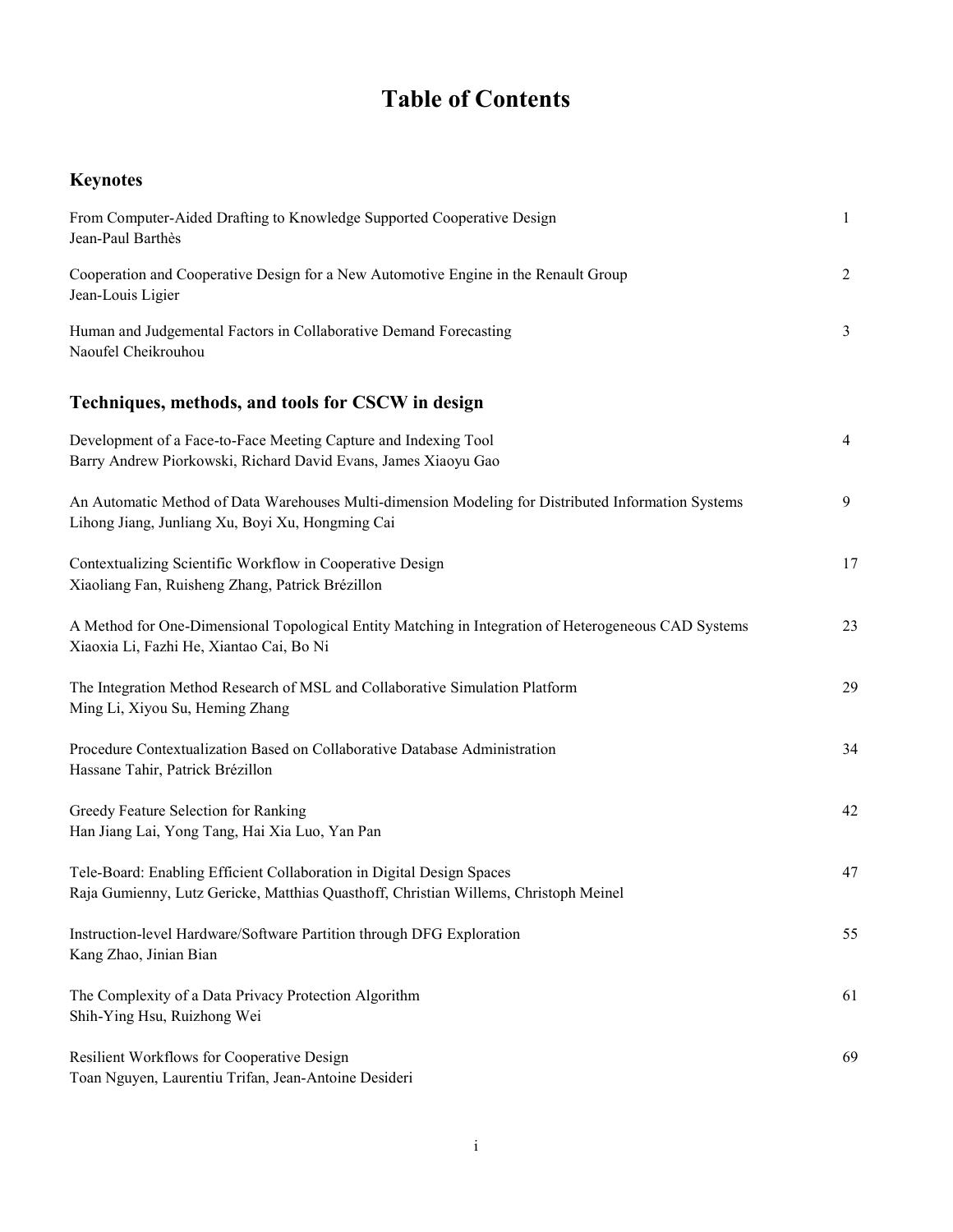| GPU Accelerate Parallel Odd-Even Merge Sort: An OpenCL Method<br>Keliang Zhang, Jiajia Li, Gang Chen, Baifeng Wu                                                           | 76  |
|----------------------------------------------------------------------------------------------------------------------------------------------------------------------------|-----|
| A Framework to Report and to Analyse a Debate<br>Thomas Polacsek, Laurence Cholvy                                                                                          | 84  |
| A Fast Recursive Detailed Routing Algorithm for Hierarchical FPGAs<br>Limin Zhu, Jinian Bian, Qiang Zhou, Yici Cai                                                         | 91  |
| Dynamic Process Adaptation: A Context-aware Approach<br>Vanessa Nunes, Claudia Werner, Flavia Santoro                                                                      | 97  |
| A Roadmap to the Collaboration Maturity Model (CollabMM) Evolution<br>Andrea Magdaleno, Renata Araujo, Cláudia Werner                                                      | 105 |
| A Semi-Automatic Source Code Documentation Method for Small Software Development Teams<br>Julio Zanoni, Milton Ramos, Cesar A. Tacla, Gilson Sato, Emerson Paraiso         | 113 |
| Tool-paths Optimization of Rapid Prototyping to Support Product Verification and Collaboration<br>Guoqing Jin, Weidong Li, Liang Gao                                       | 120 |
| State Transition-Based for Cooperative Shot Boundary Detection<br>Wei Zhang, Shaohua Teng, Xiufen Fu                                                                       | 125 |
| A General User Defined Negotiation Application based AuTrA System for Computer Supported Collaboration Work<br>Rose Neugebauer, Anne James, Rahat Iqbal                    | 131 |
| Project Management System Review and Redesign Using User-Centred Design Methodology<br>Rahat Iqbal, Richard Rider, Nazaraf Shah, Anne James                                | 139 |
| Collaborative Design of Computer Network Using Activity-Led Learning Approach<br>Robert Bird, Rahat Iqbal, Margarida Romero, Anne James                                    | 146 |
| The TATIN-PIC Project: A Multi-modal Collaborative Work Environment for Preliminary Design<br>Alistair Jones, Atman Kendira, Dominique Lenne, Thierry Gidel, Claude Moulin | 154 |
| Path Planning for Privacy Preserving in Location Based Service<br>Guangjun Ji, Yuqing Sun, Xiaojun Ma                                                                      | 162 |
| A Multi-Objective Evaluation Based Cooperative Character Modeling System<br>Xiangwei Zheng, Hong Liu                                                                       | 168 |
| Automatic Compositional Reasoning for Multi-Thread Programs<br>Minqiang Gu and Qiang Liu                                                                                   | 175 |
| <b>Knowledge Management in Cooperative Design</b>                                                                                                                          |     |

Ontology Maintenance in a Hierarchical Federated Collaborative Product Development Environment 183 Hongbo Sun, Wenhui Fan, Weiming Shen, Tianyuan Xiao, Xin Chen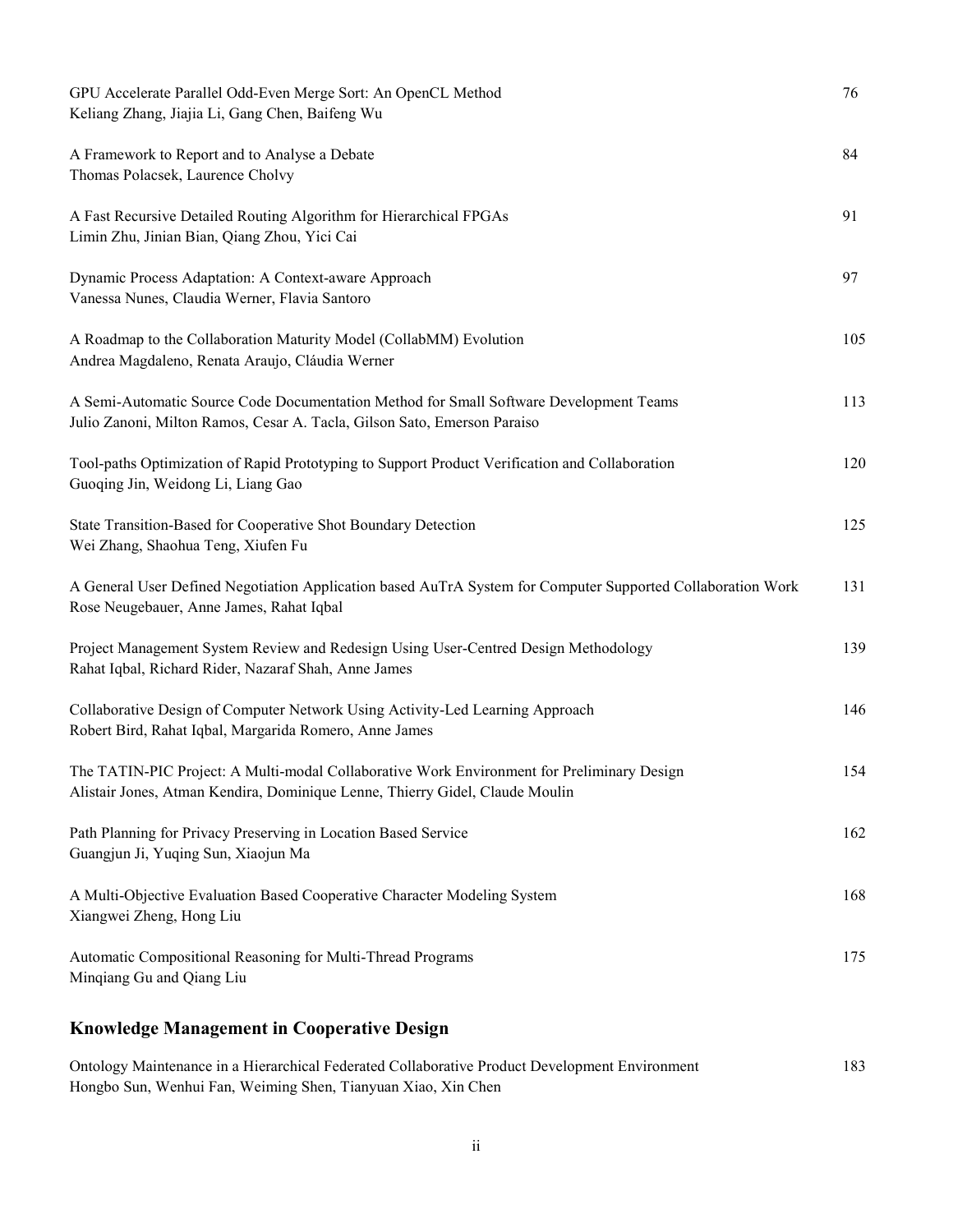| Ontoogle: Enhancing Retrieval with Ontologies and Facets<br>Sírius Thadeu, Samuel Apolonio, Adriana Vivacqua, Jonice Oliveira                                                                                |     |
|--------------------------------------------------------------------------------------------------------------------------------------------------------------------------------------------------------------|-----|
| The Use of Well-founded Argumentation on the Conceptual Modeling of Collaborative Ontology Development<br>Josiane M.H. Dall'Agnol, Cesar A. Tacla, Ademir R. Freddo, Alberto H. Molinari, Emerson C. Paraíso | 200 |
| A Light Weight Approach for Ontology Generation and Change Synchronization between Ontologies and Source<br><b>Relational Databases</b><br>Waqas Ahmed, Muhammad Ahtisham Aslam, Jun Shen, Jianming Yong     | 208 |
| Supporting Experimental Collaborative Systems Evaluation<br>Claudio Sapateiro, Pedro Antunes, Jose Pino                                                                                                      | 215 |
| Noctua: a Tool for Knowledge Acquisition and Collaborative Knowledge Construction with a Virtual Catalyst<br>Geraldo Boz Jr, Milton Ramos, Gilson Sato, Julio Nievola, Emerson Paraiso                       | 222 |
| Computer Supported Evaluation in Cooperative Spoken Dialog Systems' Design Projects<br>Marianne Laurent                                                                                                      | 230 |
| A Machine-Machine Collaboration Formalism based on Web Services for Groupware Tailorability<br>Nader Cheaib, Samir Otmane, Malik Mallem                                                                      | 238 |
| Bringing Knowledge into Recommendation Systems<br>Luiz F. C. Tomaz, José A. Rodrigues Nt, Jano M. Souza, Geraldo B. Xexéo                                                                                    | 246 |
| Knowledge Discovery Applied in Modal Rail<br>André Pinz Borges, Jones Granatyr, Osmar Betazzi Dordal, Richardson Ribeiro, Bráulio Coelho Ávila, Fabrício<br>Enembreck, Edson E. Scalabrin                    | 253 |
| User Modelling and Evolutional Computing for Cooperative Design and Manufacturing                                                                                                                            |     |
| Concept for SOM-based Computer Supported Cooperative Work<br>Xingguang Fu, Dirk Söffker                                                                                                                      | 261 |
| Modeling on the Process of Cooperative Discussional Problem Solving Based on Extended Mind Map<br>Xiaoping Liu, Xin Chen, Dan Li, Guanting Shen                                                              | 268 |
| Spiking DNA Neural Trees with Applications to Conceptual Design<br>Xiyu Liu, Hongyan Zhang                                                                                                                   | 276 |
| An Effective Multi-swarm Collaborative Evolutionary Algorithm for Flexible Job Shop Scheduling Problem<br>Xinyu Li, Liang Gao, Liping Zhang, Weidong Li                                                      | 281 |
| An Evolutionary Algorithm for No-Wait Flowshop Problems with Flowtime Minimization<br>Xia Zhu, Xiaoping Li, Qian Wang                                                                                        | 285 |
| Application of Gene Expression Programming on Dynamic Job Shop Scheduling Problem<br>Li Nie, Liang Gao, Peigen Li, Liping Zhang                                                                              | 291 |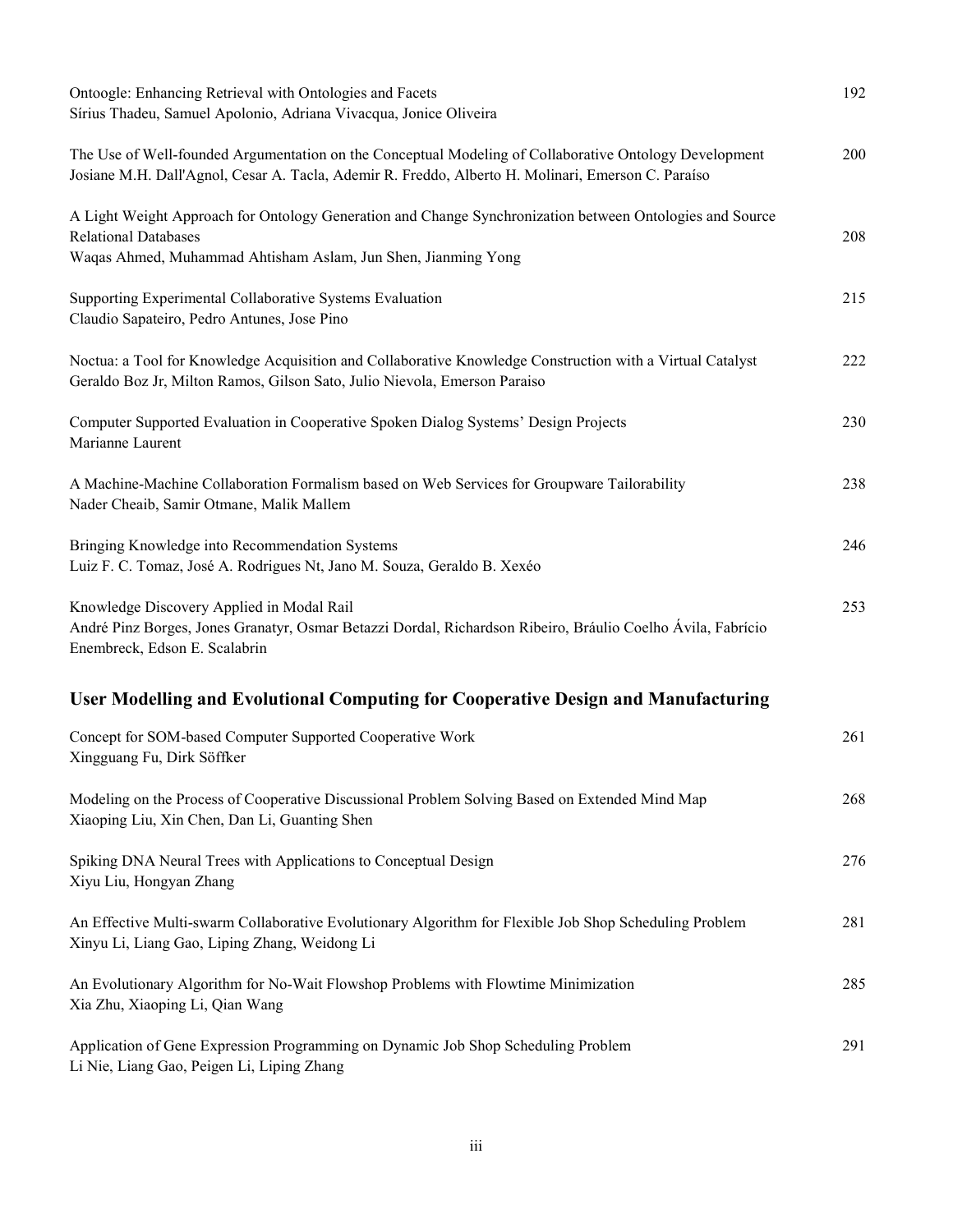| Evolutionary Computing Method in 3D Animation Modeling Cooperative Design<br>Han-chao Yu, Hong Liu, Xiao-peng Yang                                                                            | 296 |
|-----------------------------------------------------------------------------------------------------------------------------------------------------------------------------------------------|-----|
| <b>Agents and Multi-Agent Systems for Cooperative Design</b>                                                                                                                                  |     |
| A Role Modelling Approach for Crowd Animation in A Multi-Agent Cooperative System<br>Hong Liu, Hanchao Yu, Yuanyuan Li, Yuling Sun                                                            | 304 |
| A Fuzzy Group Decision Making Process in a Multi-agent Negotiation Environment<br>Fahmida Abedin, Kuo-Ming Chao, Nick Godwin                                                                  | 311 |
| Multi-Agent System for Shipper's Truck Freight Collaboration<br>Pearl Shum, Vincent Ng                                                                                                        | 319 |
| Arbitration Strategy Analysis of Resource Conflict in Collaborative Product Development Process Using Agent-based<br>Simulation<br>Yingzi Li, Xiaodong Zhang, Shuo Zhang                      | 324 |
| Design Assistant Agents for Supporting Requirement Specification Definition in a Distributed Design Team<br>Kenji Sugawara, Yusuke Manabe, Claude Moulin, Jean-Paul Barthès                   | 329 |
| Agent based Facilitator Assistant for Virtual Meetings<br>Phil Thompson, Anne James, Rahat Iqbal                                                                                              | 335 |
| Research of Distributed ETL Engine based on MAS and Data Partition<br>Guiteng Wang, Chaozhen Guo                                                                                              | 342 |
| Grids, Web services, Semantic Web, Cloud Computing for Cooperative Design                                                                                                                     |     |
| DeDu: Building a Deduplication Storage System over Cloud Computing<br>Zhe Sun, Jun Shen, Jianming Yong                                                                                        | 348 |
| A Workflow-Oriented Cloud Computing Framework and Programming Model for Data Intensive Application<br>Jinshan Pang, Lizhen Cui, Yongqing Zheng, Haiyang Wang                                  | 356 |
| A Web Services based Distributed Multidisciplinary Design Optimization Framework to Ship<br>Ling Kuang, Ping Jiang, Xinyu Shao                                                                | 362 |
| Service Cooperation in PaaS Platform Based on Planning Method<br>Lizhen Cui, Junjie Tian, Haiyang Wang, Qingzhong Li                                                                          | 367 |
| Locale Similarity Semantic Search in Large Groups Decision: MUTIRO project for the Rio 2016 Olympic Games<br>Sergio Palma J. Medeiros, Jano M. de Souza, Gustavo Carvalho, Ester J.C. de Lima | 375 |
| The Research and Implementation of Web Service Classification and Discovery Based on Semantic<br>Hang Wu, Chaozhen Guo                                                                        | 381 |
| Towards a Lightweight SOA Framework for Enterprise Cloud Computing<br>Yi Jiao, Lin Li, Nanrong Ye                                                                                             | 386 |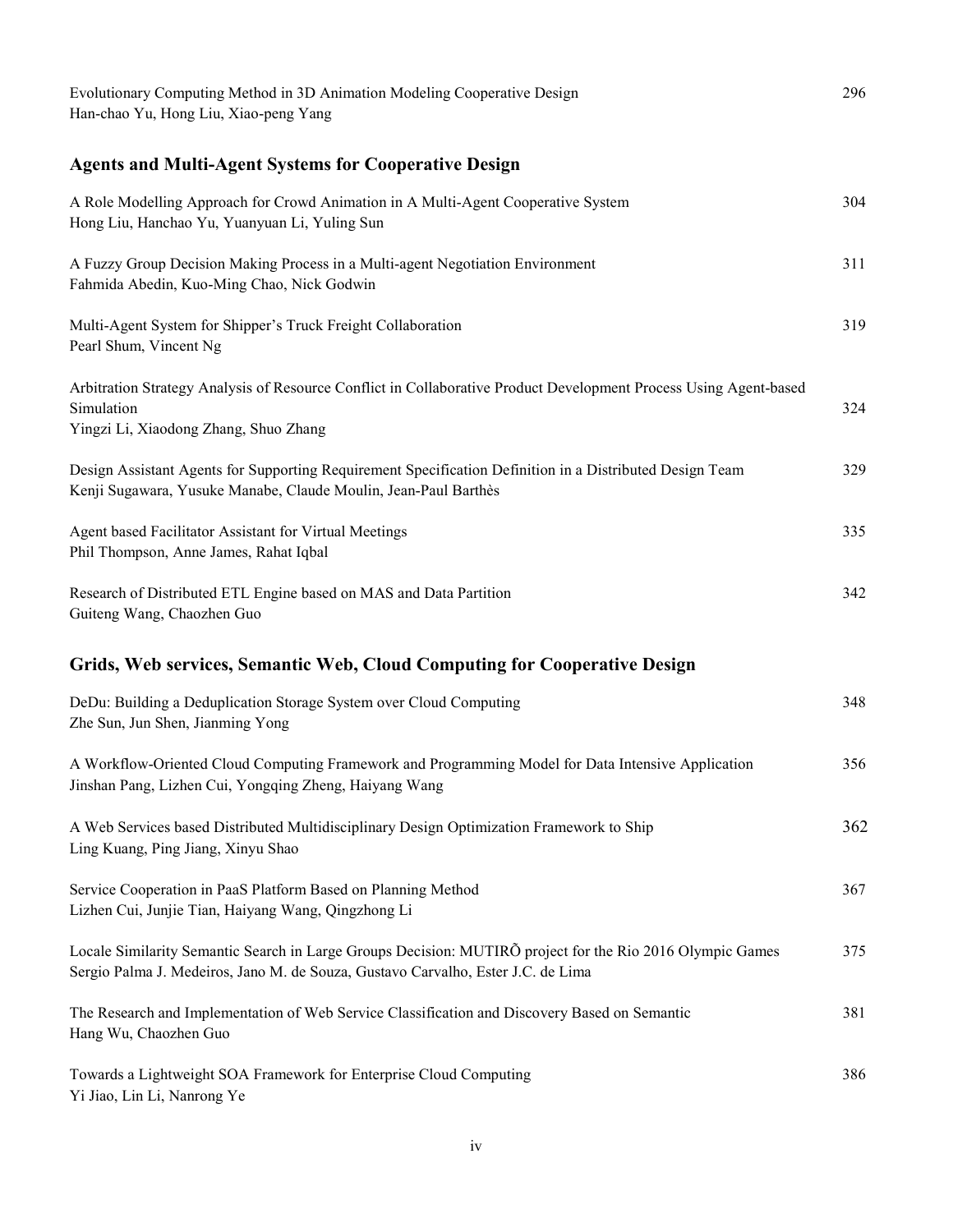| A Charging Model and Algorithm for Consultation based Service Application Pattern<br>Li Bai, Min Liu                                                                                               | 393 |
|----------------------------------------------------------------------------------------------------------------------------------------------------------------------------------------------------|-----|
| Load-aware based Adaptive Rescheduling Mechanism for Workflow Application<br>Fang Dong, Junzhou Luo, Aibo Song, Jiuxin Cao                                                                         | 400 |
| Service Deployment Optimization Oriented Collaborative Dynamic Double Buffer Pool in Clouds<br>Wei Wang, Tun Lu, Tiejiang Liu, Qi Wang, Ning Gu                                                    | 408 |
| Explicit User Profiles in Web Search Personalisation<br>Mandeep Pannu, Rachid Anane, Michael Odetayo, Anne James                                                                                   | 416 |
| Supporting Semantic Interoperability in a Middleware Infrastructure for the Development of Collaborative Services<br>Thiago R. De Almeida, José Maria David, Rita Suzana Maciel                    | 422 |
| Scheduling Mixed-parallel Application onto Multi-cluster Grid with Background Workloads<br>Jinghui Zhang, Junzhou Luo                                                                              | 429 |
| Agent Oriented Media Recommender System utilizing Smart Multimedia<br>Sherif Moursi, Mohamed F. Elsakhawy, Hamada Ghenniwa                                                                         | 437 |
| Multi-dimension Semantic Dictionary for Online Intelligence<br>Yinsheng Li, Yi Liao, Anting Zhang, Yueting Chai                                                                                    | 445 |
| <b>Mobile Collaboration and Applications</b>                                                                                                                                                       |     |
| Mobile Agent Based Web Service Integration Framework<br>Ye Zhong, Wenfeng Li, Xun Wang                                                                                                             | 451 |
| Sketches Characterization and Compression for Nomadic Computing<br>Nelson Baloian, Javier Bustos, Ramon Cruzat, Richard Ibarra                                                                     | 457 |
| Characterizing the Effects of Sharing Hardware Resources in Mobile Collaboration Scenarios<br>Davide Vega, Esunly Medina, Roc Messeguer, Dolors Royo, Felix Freitag, Sergio F. Ochoa, José A. Pino | 465 |
| A Collaborative Mobile Approach for Business Process Elicitation<br>Nelson Baloian, Jose A. Pino, Flavia Santoro, Gustavo Zurita, Renata Araujo, Sean Siqueira, Douglas M. Silva                   | 473 |
| Collaborative Smart Home Technologies for Senior Independent Living: A Review<br>Mert Bal, Weiming Shen, Qi Hao, Henry Xue                                                                         | 481 |
| A CSMA-based Approach for Detecting Composite Data Aggregate Events with Collaborative Sensors in WSN<br>Chi Yang, Kaijun Ren, Zhimin Yang, Peng Gong, Chang Liu                                   | 489 |

## **Collaborative Networks, Social Networks, and Applications**

| Modeling Competences in Service-Oriented Virtual Organization Breeding Environments | 497 |
|-------------------------------------------------------------------------------------|-----|
| Zbigniew Paszkiewicz and Willy Picard                                               |     |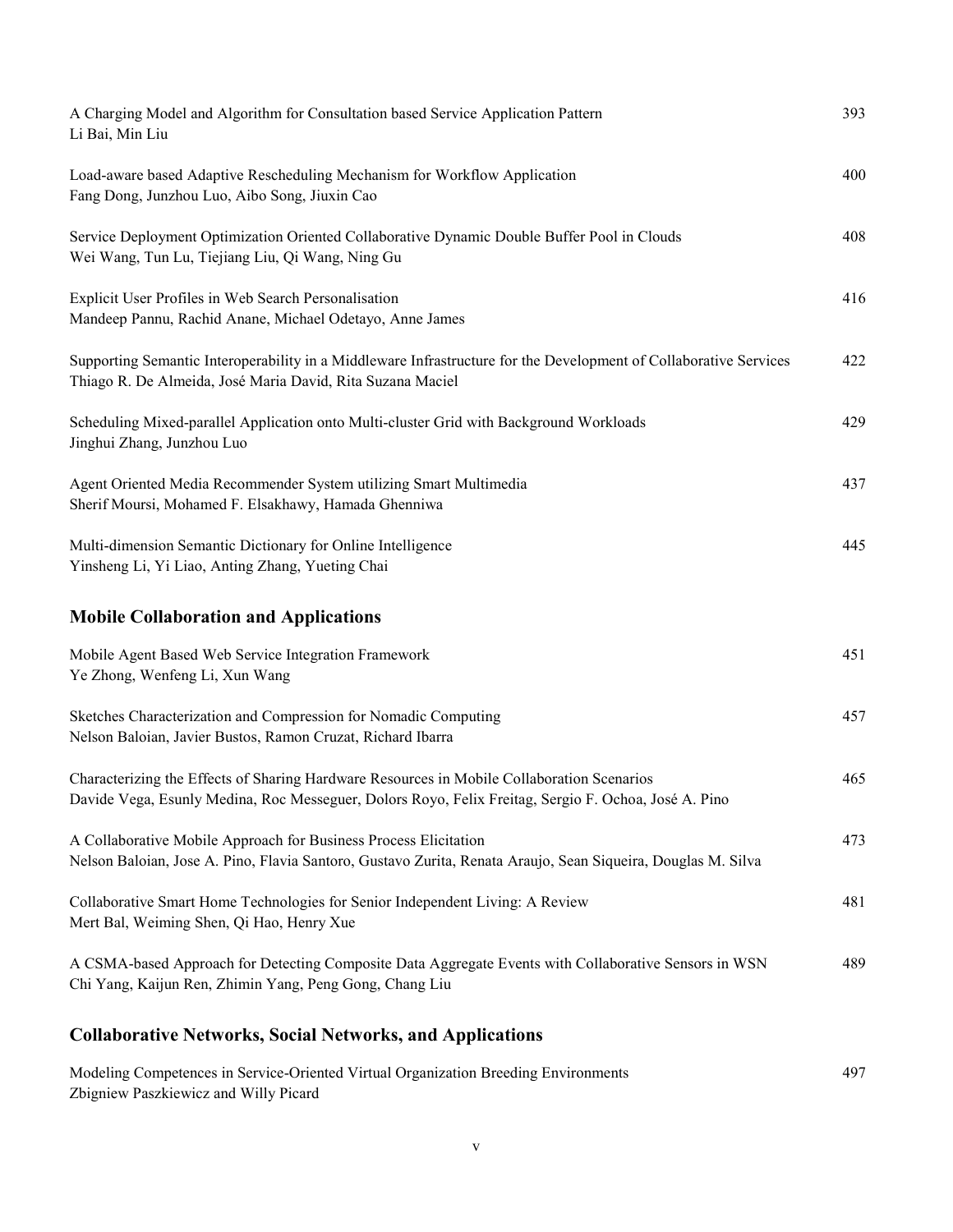| CSCW-based Electromagnetic Prediction and Analysis of Railway Traction Converter<br>Jinsong Kang, Dong Sun, Yan Ding, Chenbo Zhou                                                         | 503 |
|-------------------------------------------------------------------------------------------------------------------------------------------------------------------------------------------|-----|
| Autonomic Analysis of Social Networks<br>Ricardo Silva, Jano M. de Souza, Jonice Oliveira                                                                                                 | 508 |
| Evaluating Knowledge Flow in Multirelational Scientific Social Networks<br>Victor Ströele, Geraldo Zimbrão, Jano M. de Souza                                                              | 516 |
| SLMeetingRoom: A Model of Environment to Remote Support Meetings, Oriented Tasks with Small Groups for Second<br>Life<br>Cintia Silva, Ana Cristina Garcia, Joel Rosa                     | 524 |
| An Integrated Multi-channel Messaging Model Supporting for Business Collaboration<br>Fuhou Liang, Shijun Liu, Xiangxu Meng, Chengwei Yang                                                 | 532 |
| Social Networks and Emergency: from Society to the Command Room<br>Carlos B. Quintanilha, Marcos R.S. Borges, Adriana S. Vivacqua                                                         | 538 |
| Support for Collaborative Development of a Customer Solution in Railway Transport<br>Diana Penciuc, Marie-Hélène Abel, Didier Van Den Abeele                                              | 544 |
| 113 A Timing Management Banner for Supporting Group Decision Making<br>Guy Camilleri, Pascale Zaraté, Philippe Viguié                                                                     | 551 |
| #twintera!: A social matching environment based on microblogging<br>Samantha Vrabl, Jonice Oliveira, Claudia L.R. Motta                                                                   | 556 |
| Using Social Networks Analysis for Collaboration and Team Formation Identification<br>Rafael Monclar, Jonice Oliveira, Fabricio Firmino, Lucas Ventura, Jano de Souza, Maria Luiza Campos | 562 |
| Constructing Robust Digital Identity Infrastructure for Future Networked Society<br>Jianming Yong, Sanjib Tiwari, Xiaodi Huang, Qun Jin                                                   | 570 |
| Improving Collaborative Tag Recommendation by Using Local Lexicon in Social Comment Context<br>Bo Jiang                                                                                   | 577 |
| <b>Collaboration in Manufacturing, Services, and Businesses</b>                                                                                                                           |     |
| Research and Implementation on Visualization System of Disassembly Sequence Planning Based on Ant Colony<br>Algorithm<br>Xiaozhen Mi, Xiaoyang Zhen, Shaoze Zhou, Wenhui Fan              | 581 |
| RFID Applications in Automotive Assembly Line Equipped with Friction Drive Conveyors<br>Dunbing Tang, Renmiao Zhu, Wenbin Gu, Kun Zheng                                                   | 586 |
| A Feature-Based NC Machining Time Forecasting Model<br>Changqing Liu, Yingguang Li, Wei Wang, Weiming Shen                                                                                | 593 |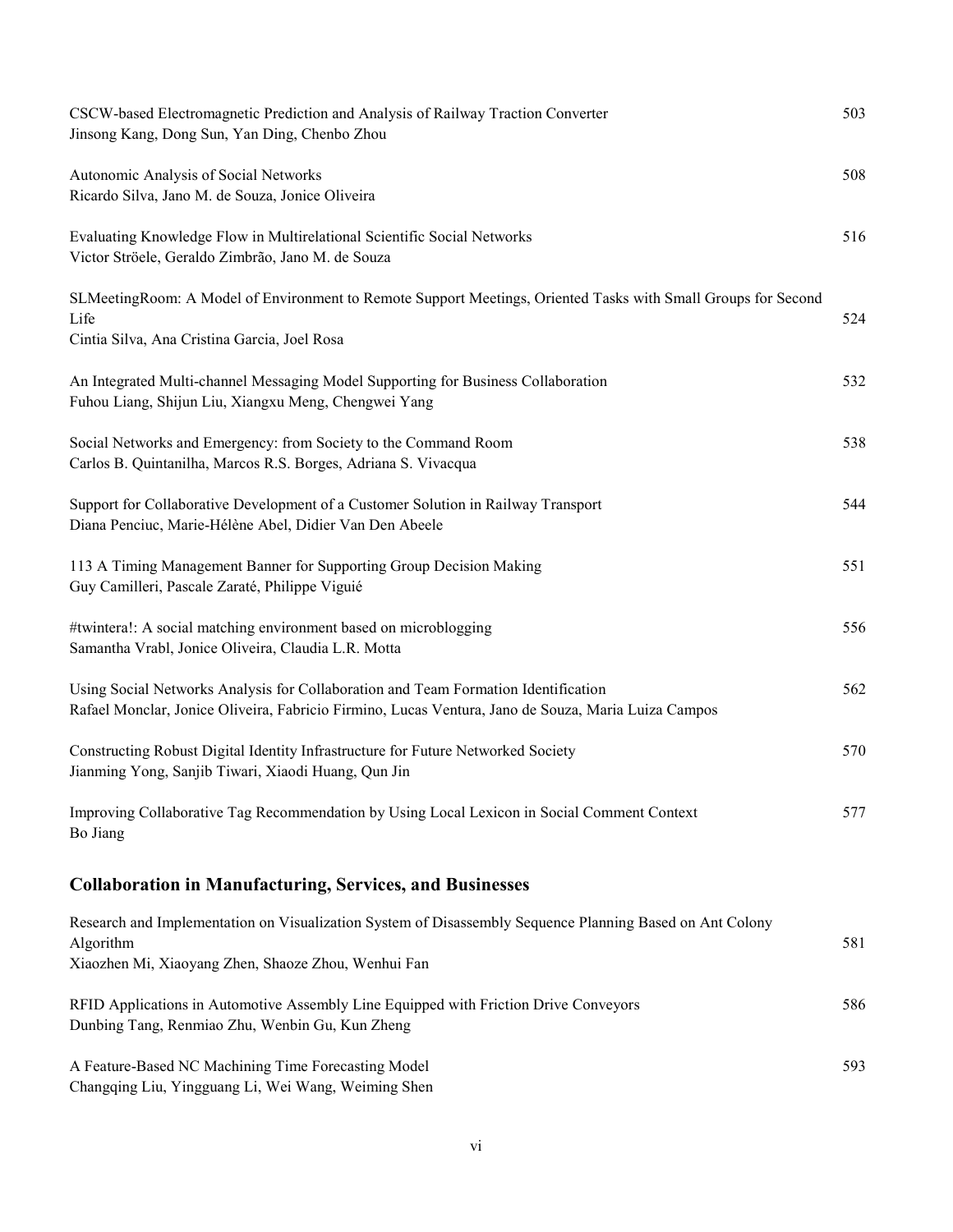| Issues and Characteristics of Testing as Part of the Design Process in Mechanical Engineering<br>Philipp Janowski, Bernhard Mitschang, Andreas Gollmann                                               | 599 |
|-------------------------------------------------------------------------------------------------------------------------------------------------------------------------------------------------------|-----|
| Competence-based Cooperative Framework for Iterative Decisions in the Aircraft Design Process<br>Mihaela Brut, Jean-Luc Soubie, Florence Sèdes                                                        | 605 |
| A Variable-Step Numerical Method for Collaborative Computation of Two Coupling Models in Multidisciplinary<br><b>Engineering Systems</b><br>Heming Zhang, Pengfei Cui, Chun Zhang, Hongwei Wang       | 610 |
| The Novel Design Policies for Green Production<br>Chen-Fang Tsai, Weidong Li, Kuo-Ming Chao                                                                                                           | 617 |
| Event-driven Business Process Management in Engineer-to-Order Supply Chains<br>Jorge MInguez, Sema Zor, Peter Reimann                                                                                 | 624 |
| Development of an Information Model for Multi-domain Virtual Enterprise<br>Wei Cui, Xianghui Wang                                                                                                     | 632 |
| Towards an Agent Oriented Smart Manufacturing System<br>Wafa Ghonaim, Hamada Ghenniwa, Weiming Shen                                                                                                   | 636 |
| Collaborative Decision Making: an Approach Evaluation through Two Cases Study<br>Jacqueline Konate, Pascale Zaraté                                                                                    | 643 |
| Integration of Indoor Localization with Facility Maintenance Management<br>Hongbo Sun, Henry Xue, Weiming Shen, Qi Hao, Tianyuan Xiao                                                                 | 649 |
| Facilitating Collaborative Scenario Creation to Support Emergency Plan Generation<br>Bruno B. Lage, Marcos R.S. Borges, José H. Canos, Adriana S. Vivacqua                                            | 657 |
| Resilient Control of a Decision Support System for Emergency Simulations at Nuclear Power Plants<br>Fernanda Bruno, Ana Carolina Assaife, Marcos R.S. Borges, José Orlando Gomes, Paulo V.R. Carvalho | 665 |
| Digital Tabletops for Situational Awareness in Emergency Situations<br>Andre Engelbrecht, Marcos R.S. Borges, Adriana S. Vivacqua                                                                     | 669 |
| Increasing the Shared Information Availability during Urban Emergencies Responses<br>Alvaro Monares, Valeria Herskovic, Manuel Ibarra, David Suarez, Sergio F. Ochoa, José A. Pino                    | 677 |
| Adaptative Image Flow in Collaborative Medical Telediagnosis Environments<br>Jean-Baptiste Aupet, Rami Kassab, Jean-Christophe Lapayre, Franck Marzani                                                | 685 |
| Intelligent Interactive System for Collaborative Green Computing<br>Kuo-Ming Chao, Nazaraf Shah, Adriana Matei, Tomasz Zlamaniec, Weidong Li, Chi-Chun Lo, Yinsheng Li                                | 690 |
| Optimization Design for Petroleum High Pressure Wellhead Gate Valve Stem Based on MATLAB<br>Sizhu Zhou, Li Chao                                                                                       | 698 |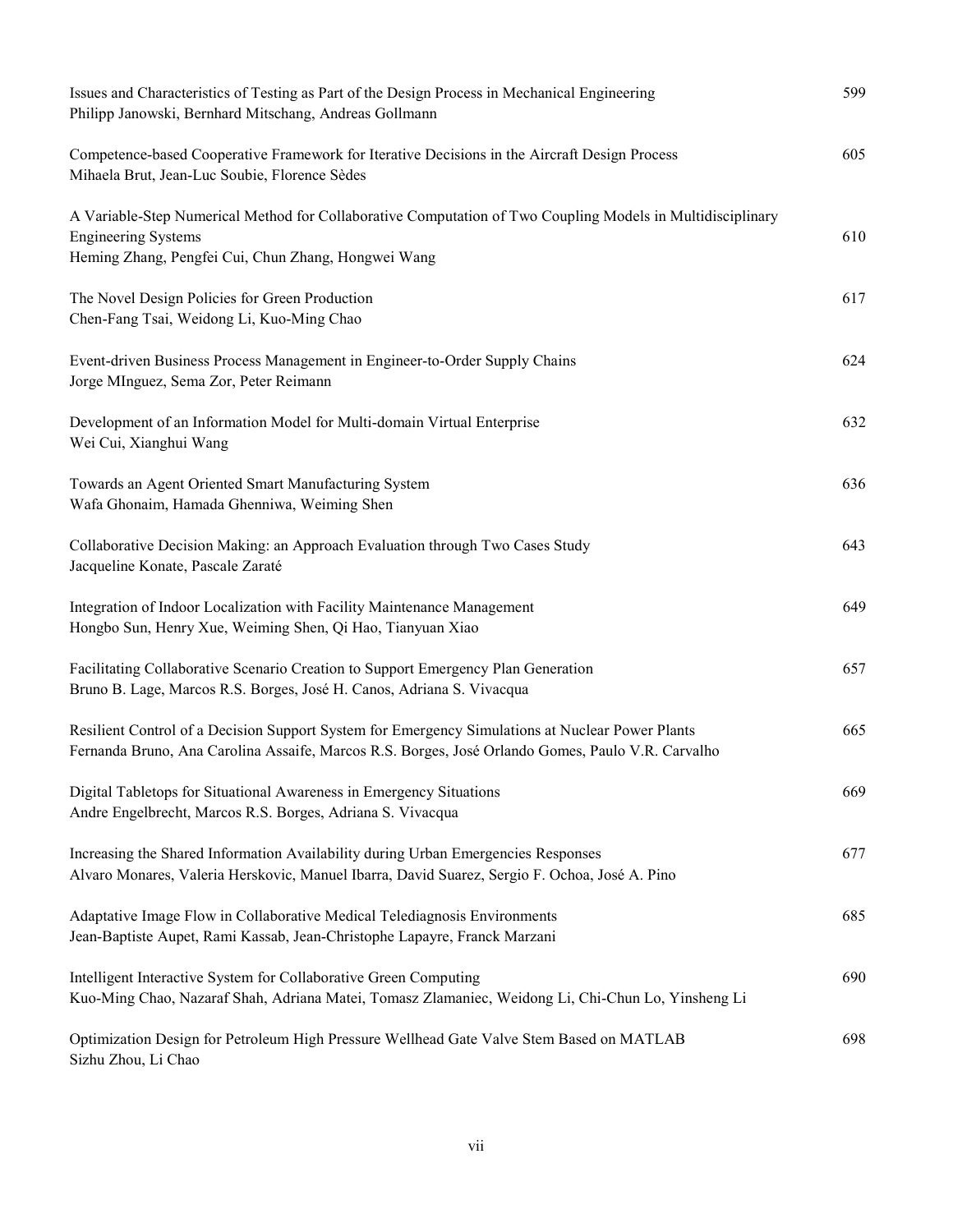## **Distance Learning / Training Related to Design**

| e-Learning Oriented Emotion Regulation Mechanism and Strategies in Interactive Text Applications<br>Feng Tian, Baicheng An, Deli Zheng, Jiwei Qin, Qinghua Zheng, Yang Yang                                              | 702 |
|--------------------------------------------------------------------------------------------------------------------------------------------------------------------------------------------------------------------------|-----|
| Helping Physical Task Learning by Automatic Adjustment of a Virtual Teacher's Orientation Angle<br>Mamoun Nawahdah, Tomoo Inoue                                                                                          | 710 |
| Thinking Style and Collaborative Design Learning: an Empirical Investigation<br>Antonio P. Volpentesta, Salvatore Ammirato, Francesco Sofo                                                                               | 716 |
| Impacts on Attention with Computer-Supported Learning Devices<br>Lai-Chung Lee, Whei-Jane Wei                                                                                                                            | 722 |
| Automatic Term Extraction from Chinese Scientific Texts<br>Qinghua Zheng, Junying Luo, Jun Liu                                                                                                                           | 727 |
| Enhanced M-Learning with Cloud Computing: the Bangladesh Case<br>Md. Anwar Hossain Masud, Xiaodi Huang, Jianming Yong                                                                                                    | 735 |
| Electronic Group Collaboration in Higher Education<br><b>Adam Marks</b>                                                                                                                                                  | 742 |
| <b>Practice and Experience with Collaborative Systems</b>                                                                                                                                                                |     |
| Analyzing the Support for Large Group Collaborations using Google Maps<br>Pedro Antunes, Antonio Ferreira, Gustavo Zurita, Nelson Baloian                                                                                | 748 |
| Using Activity Theory to Develop Requirements Analysis Framework for Collaborative Working Environments<br>Ince T Wangsa, Lorna Uden, Stella F Mills                                                                     | 756 |
| Use of Linked Data in the Design of Information Infrastructure for Collaborative Emergency Management Systems<br>Kelli F. Cordeiro, Tiago Marino, Maria Luiza M. Campos, Marcos R.S. Borges                              | 764 |
| Towards an Optimal Driving Trains in Single Line Using Crossing Loops<br>Osmar Betazzi Dordal, André Pinz Borges, Richardson Ribeiro, Fabrício Enembreck, Edson E. Scalabrin, Bráulio Ávila                              | 772 |
| The Analysis of Logistics Model in Special Economic and Trade Zones for Manufacturing and Exporting Large<br><b>Engineering Assets</b><br>Amy Trappey, Gilbert Lin, Wang-Tsang Lee, I-Shinn Tien, Wythe Lin, Ta-Hui Yang | 780 |
| An Exploratory Study of the Effects of Rationale Awareness in Project-based Group Activity<br>Lu Xiao                                                                                                                    | 785 |
| Virtual Store Design in Collaborative Virtual Environments: History, Characteristics, and Culture<br>Rui Wang, Xiangyu Wang                                                                                              | 793 |